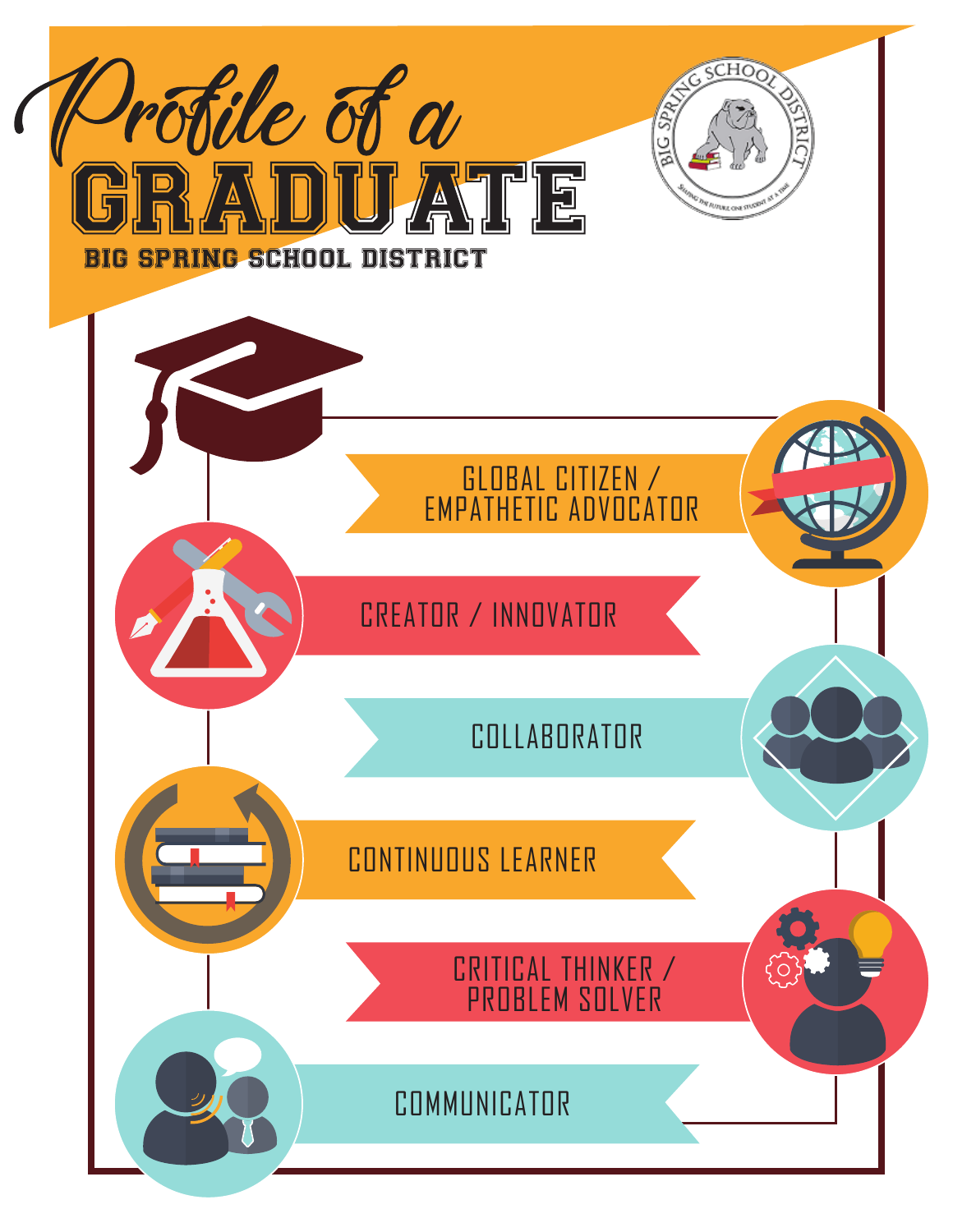# GLOBAL CITIZEN / EMPATHETIC ADVOCATOR

- Participate effectively in civic life through knowing how to stay informed and understanding governmental processes.
- Exercise the rights and obligations of citizenship at local, state, national and global levels.
- Understand the local and global implications of civic decisions.
- Involved in community service and humanitarian efforts
- Respectful of others in a diverse society
- Digitally literate (digital citizenship)
- Know how to make appropriate personal economic choices.
- Understand the role of the economy in society.
- Act responsibly with the interests of the larger community in mind.
- Demonstrate personal integrity, honesty and ethical behavior.
- Responsible steward of the environment

# CREATOR / INNOVATOR

- Use a wide range of idea creation techniques (such as brainstorming, divergent & convergent thinking).
- Elaborate, refine, analyze and evaluate their own ideas in order to improve and maximize creative efforts.
- Demonstrate originality and inventiveness in work and understand the real world limits to adopting new ideas.
- View failure as an opportunity to learn; understand that creativity and innovation is a long-term, cyclical process of small success and frequent mistakes.
- Act on creative ideas to make a tangible and useful contribution to the field in which the innovation will occur.
- Supporter of the arts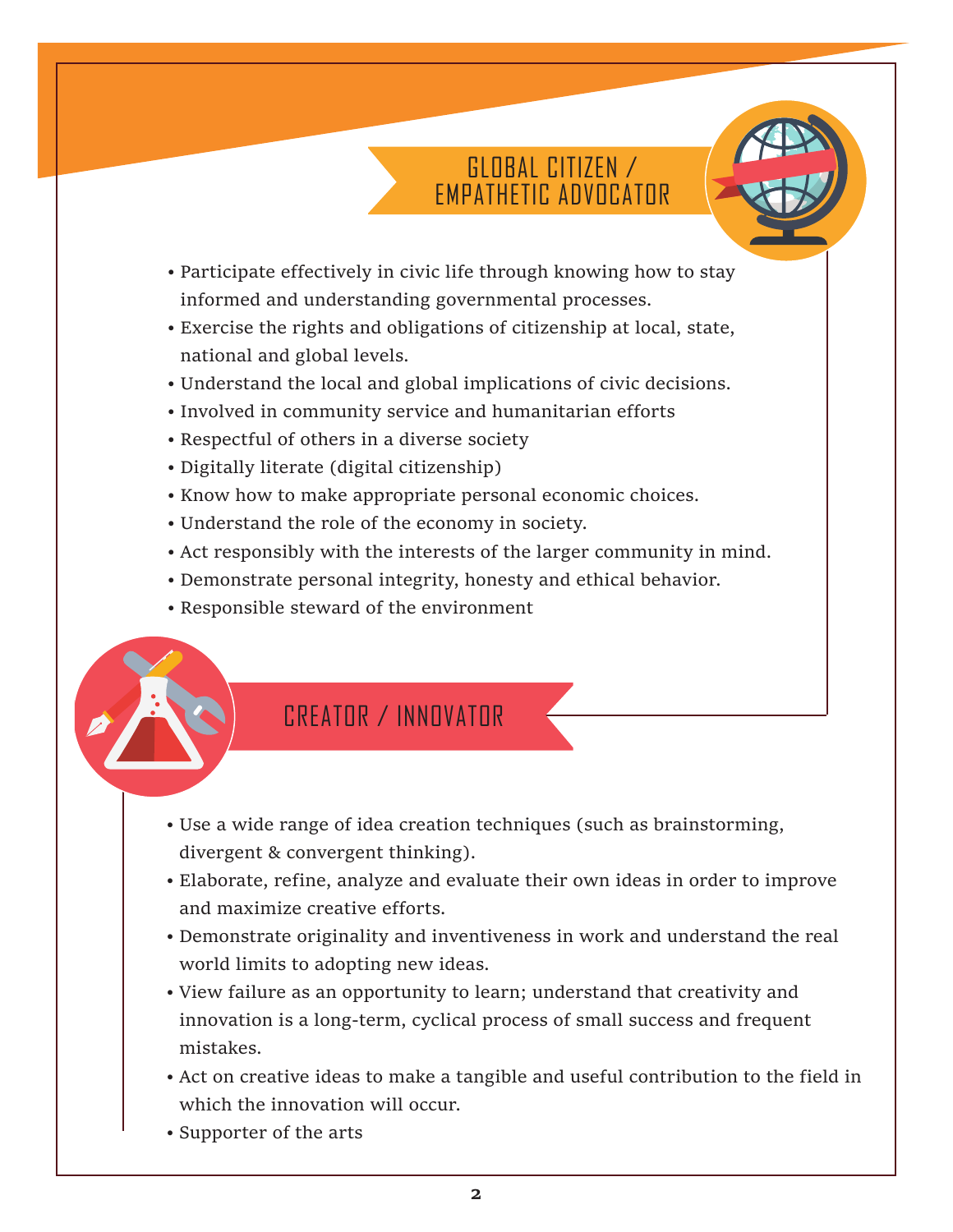# COLLABORATOR

- Demonstrate ability to work effectively and respectfully with diverse teams.
- Exercise flexibility and willingness to be helpful in making necessary compromises to accomplish a common goal.
- Assume shared responsibility for collaborative work, and value individual contributions made by each team member.

#### CONTINIIOUS LEARNER

- Set goals with tangible and intangible success criteria.
- Balance tactical (short-term) and strategic (long-term) goals.
- Utilize time and manage workload efficiently.
- Monitor, define, prioritize and complete tasks without direct oversight.
- Go beyond basic mastery of skills and/or curriculum to explore and expand one's own learning and opportunities to gain expertise.
- Demonstrate initiative to advance skill levels towards a professional level.
- Demonstrate commitment to learning as a lifelong process.
- Knowledgeable practitioner of wellness behaviors.
- Self-directed and lifelong learner
- Persist to accomplish difficult tasks and to overcome academic and personal barriers to meet goals.